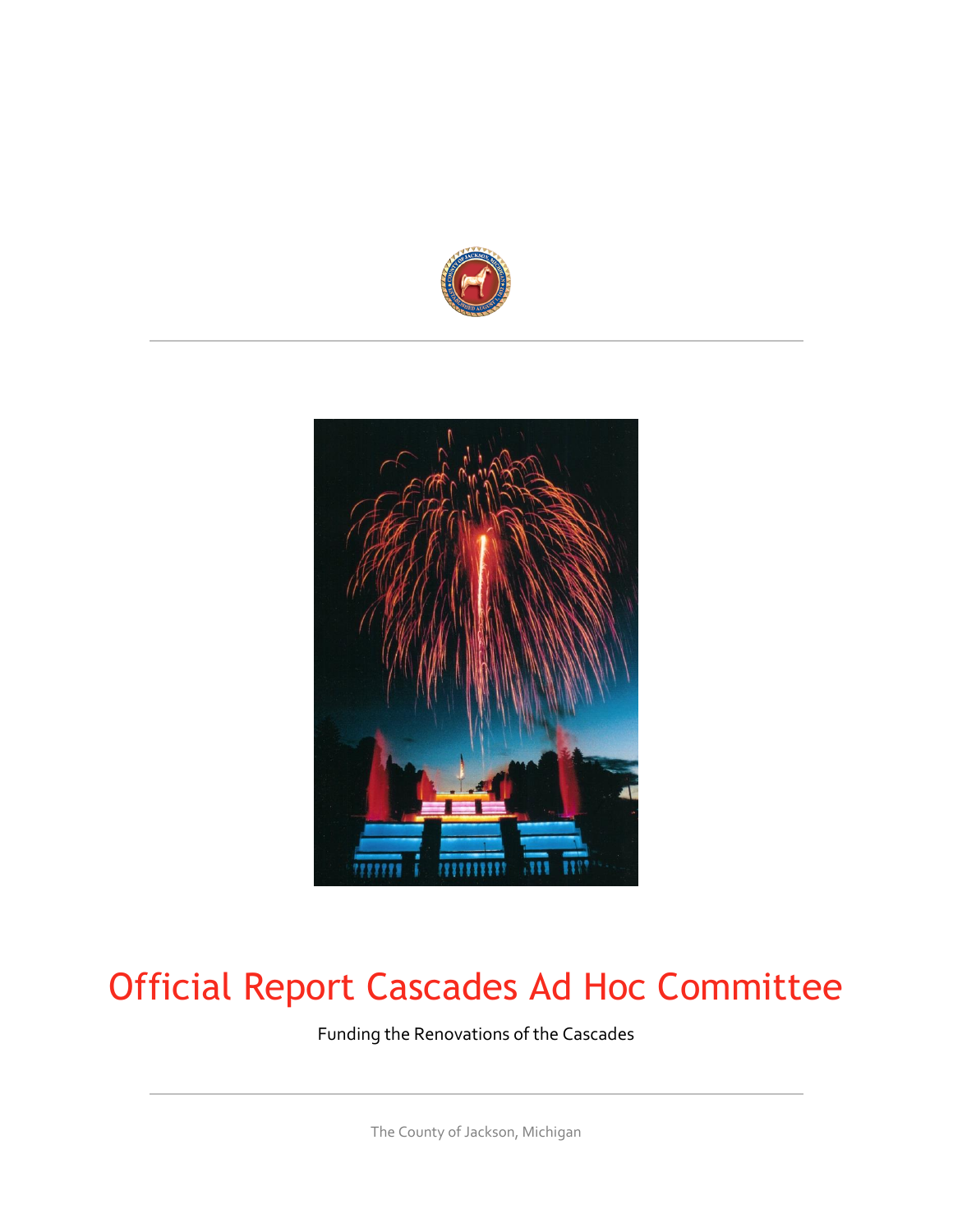

#### <span id="page-1-0"></span>Executive Summary

Construction of The Cascades was built in the early spring of 1930. Its first display to the public was on May 10, 1932. The falls are 500 feet in length, a vertical length of 64 feet, and a width of 60 feet. There are 6 fountains and 16 falls illuminated by colored electric lights. The Cascades is the centerpiece of a widely used park and is a monument, a work of public art, and a gathering place to celebrate holidays and to enjoy entertainment.

Through a budget appropriation from the Jackson County Board of Commissioners, a pre-engineering report was commissioned by the Parks Commission to prepare a concept and budget estimate for a renovation of all the essential elements of the Cascades. Though many of the individual elements have been replaced or repaired, no major renovation to the facility has occurred since the park was opened in 1932.

The report concluded that all electrical elements, nearly all major mechanical system elements, and at least 20% of the concrete work must be replaced. Demolition of the ampitheater with a replacement plaza and associated structures would be ideal. The total estimate for all improvements is \$9,550,000.

The Cascades Ad Hoc Committee was formed by the Jackson County Board of Commissioners on September 17, 2013 to investigate and recommend financing options for funding the Cascades renovation. The following document represents the work of the Ad Hoc Committee and the associated community discussions .

In summary, the Ad Hoc Committee recommends a multi-faceted and broad based approach to fund the Cascades renovation. The committee believes that significant funds can be raised from foundations in and outside Jackson County, businesses, institutions, county funds, and state and federal grants.

The project should be phased into smaller pieces for the purpose of funding and timing. The committee prefers to begin with the demolition of the ampitheater wall. While this does not impact the mechanical and electrical elements that are at risk, the committee believes that this will increase the probability that the project gets donations at an accelearated rate. According to the engineers, the demolition can be accomplished for under \$500,000. From the committee's meetings, we believe that this could be funded fairly quickly between private donations and county funds.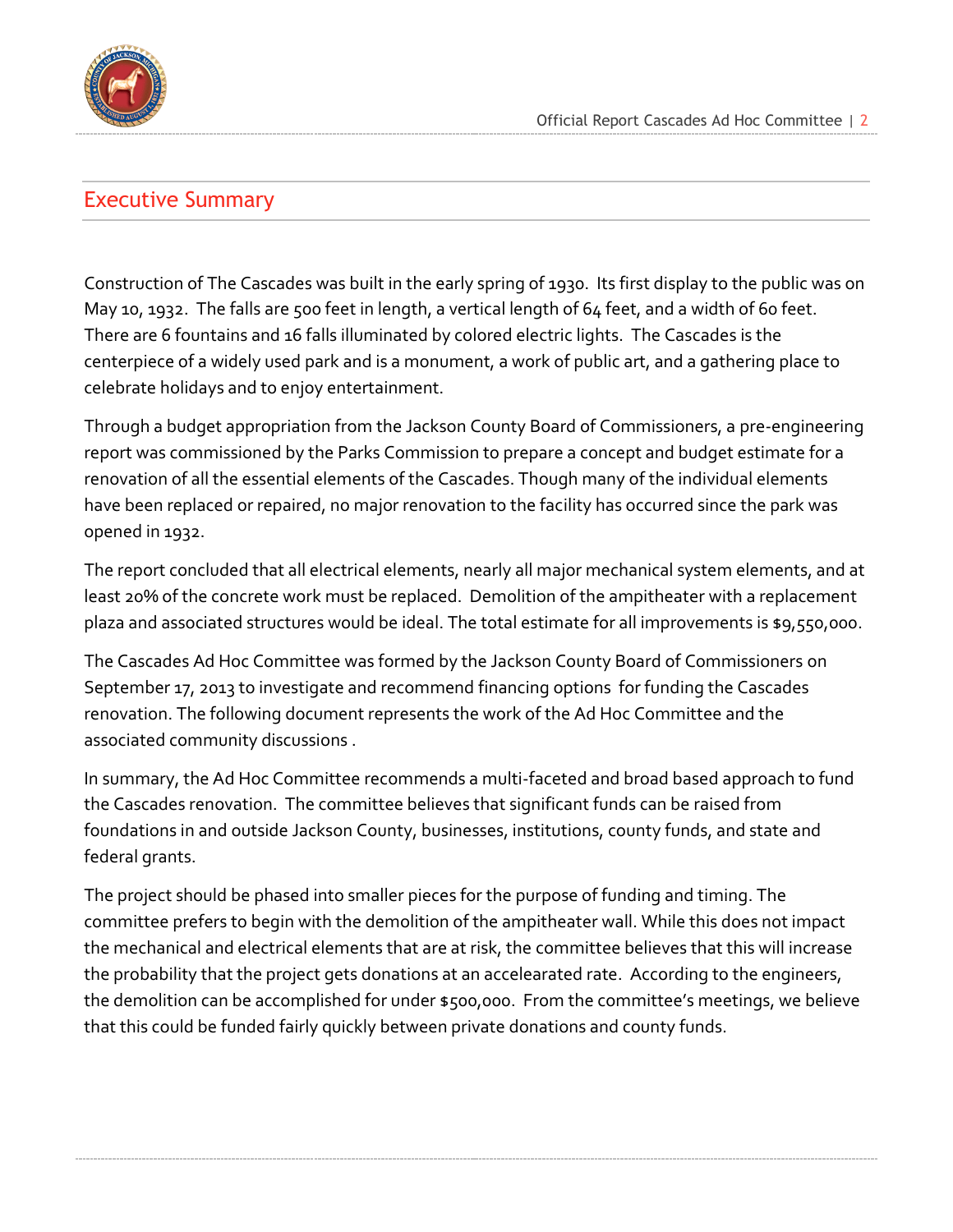

| <b>CONTENTS</b>                                |                |
|------------------------------------------------|----------------|
| <b>Executive Summary</b>                       | $\overline{2}$ |
| <b>Process</b>                                 | 4              |
| The Ad Hoc Committee                           | 4              |
| Foundations                                    | 4              |
| Legislators                                    | 4              |
| Michigan Council for Arts and Cultural Affairs | 4              |
| <b>Sparks Family</b>                           | 5              |
| Campaign                                       | 6              |
| Possibilities                                  | 6              |
| <b>Funding Sources</b>                         | $\overline{7}$ |
| Recognition                                    | 10             |
| Running the Campaign                           | 10             |
| <b>Funding Strategy</b>                        | 11             |
| The Approach - Immediate and Long-Term         | 11             |
| <b>Project Phasing</b>                         | 11             |
| Addressing Needs versus Gaining Support        | 11             |
| Recommended Phasing                            | 12             |
| <b>Phasing Changes</b>                         | 13             |
| Engineering                                    | 13             |
| <b>Timing</b>                                  | 13             |
| Appendix                                       | 14             |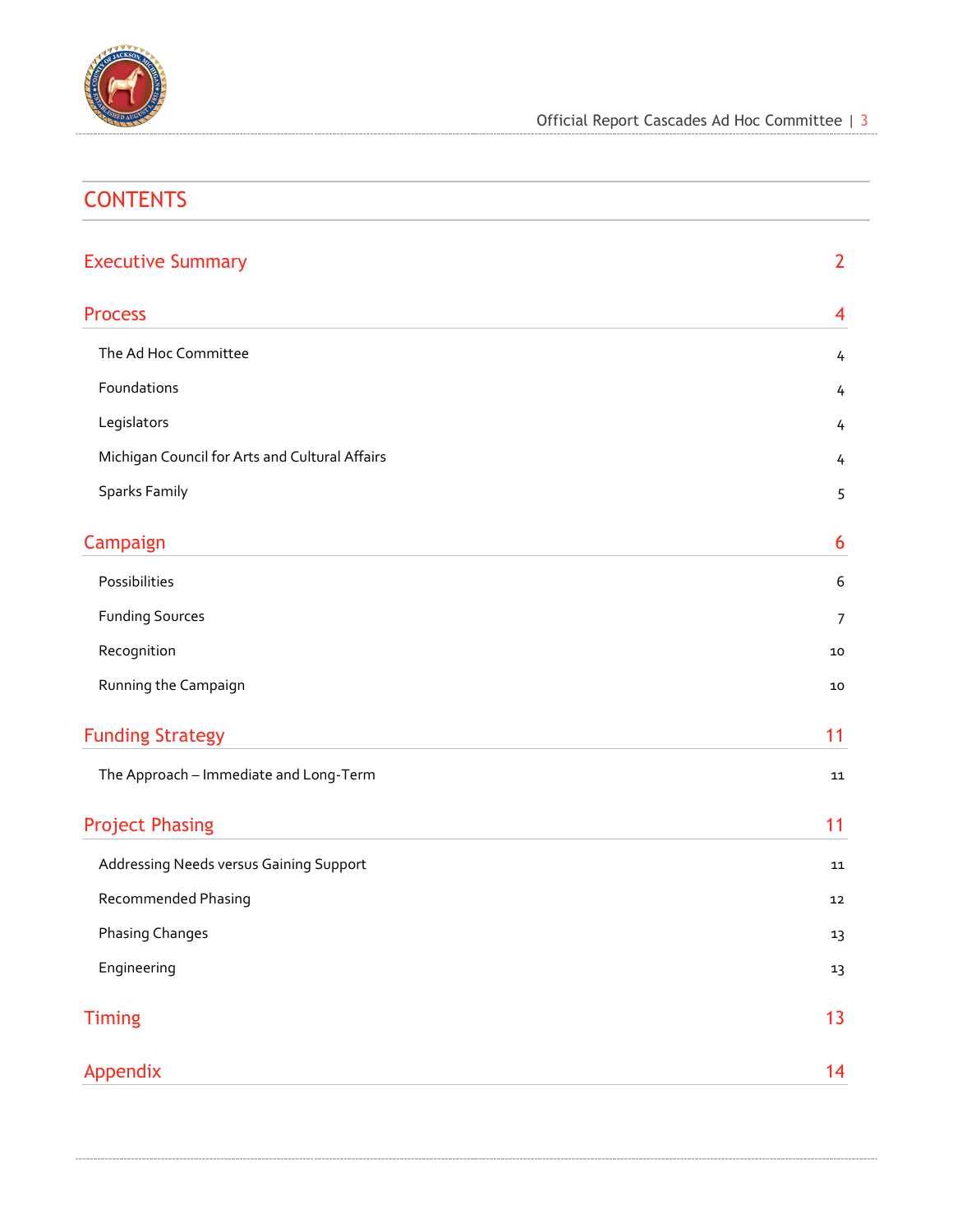

## <span id="page-3-0"></span>Process

#### <span id="page-3-1"></span>The Ad Hoc Committee

The Cascades Ad Hoc Committee met for the first time on October 29, 2013. As a group they met a total of four times, formally wrapping up the process on January 16, 2014. The group has reviewed this

official report individually and endorses the findings herein.

Between meetings, members of the committee met with community businesses, foundations, legislators, other governmental organizations, and the Sparks family. These visits were extremely helpful in assisting the committee on how to conduct a campaign. They were instrumental in this ad hoc committee's findings.

#### <span id="page-3-2"></span>Foundations

Members of the committee met with Consumers Foundation, Jackson Community Foundation,

Ad Hoc Committee David Elwell, Chair & County Commissioner Julie Alexander, County Commissioner Derek Dobies, City Councilperson Steve Duke, Director of Region 2 Planning Pete Jancek, Blackman Township Supervisor John Polaczyk, County Commissioner Michael Way, Parks Commission Chair

Weatherwax Foundation, Frank and Irene Meyers Foundation, and the Hancock Foundation. We explained to their representatives the goal of the ad hoc committee, a little about the Cascades renovation project, and then asked for their feedback on how they would recommend going about a large capital campaign such as this. We received invaluable feedback from these organizations about how to accomplish the fundraising, what the perception amongst the foundation community has been, and other ideas about marketing and branding. This was by no means an exhaustive list of foundations in the Jackson Community.

#### <span id="page-3-3"></span>**Legislators**

Several members of the committee met with State Representatives Earl Poleski and Mike Shirkey, State Senator Bruce Caswell, and staff to Congressman Tim Walberg. In additional to providing valuable suggestions, the legislators were able to provide leads to the committee for governmental and non-governmental funding opportunities.

#### <span id="page-3-4"></span>Michigan Council for Arts and Cultural Affairs

Members of the committee spoke with the director of the Michigan Council for Arts and Cultural Affairs (MCACA) regarding their Capital Grant Program. The mission of MCACA is to encourage,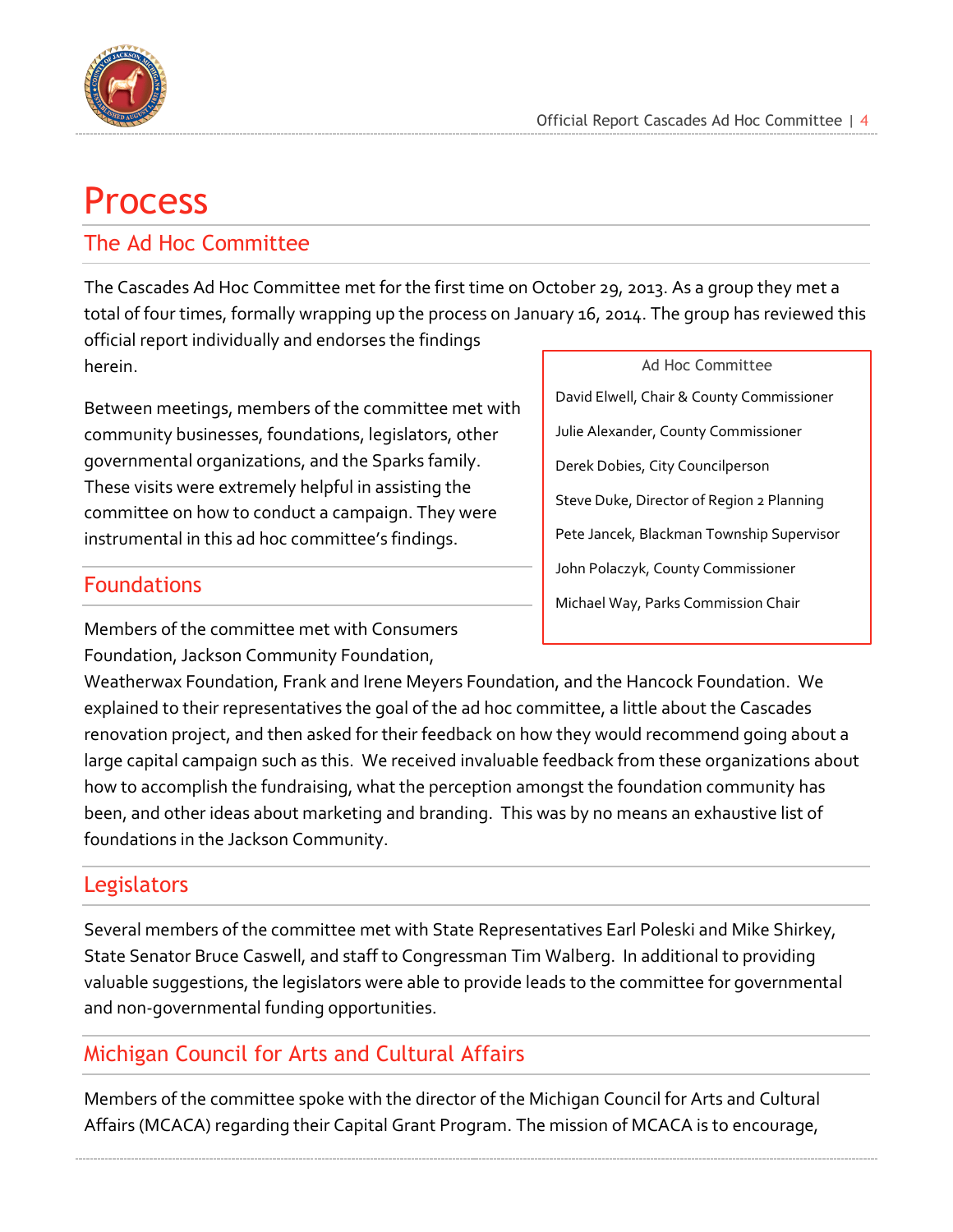



initiate and facilitate an enriched artistic, cultural and creative environment in Michigan. MCACA has a number of grant programs for operational support, project support, and capital improvements.

The demolition of the wall around the amphitheater will not compete well in their grant program, but phases of the construction that involve the delivery of music and entertainment, like the sound, hydraulics, and electric components of the project may be competitive. We were told that the County should be a regular applicant for their

programming funds to help with some of the performances that occur at the falls. According to their website, "The Capital Improvement grant category provides funding assistance to Michigan nonprofit arts and cultural organizations and municipalities for the expansion, renovation or construction of cultural facilities; upgrade of equipment and furnishing to provide a competitive and up-to-date environment; equipment and instrument acquisitions that are integral to the implementation of events and services."

The Capital Grant program deadline is October  $1<sup>st</sup>$  of each year. Last year they received 88 eligible grants and made awards to 45 of the applicants for a total of \$1.782 million. The director suggested that the County consider working with legislators to request end of the year surplus appropriations from the State of Michigan.

#### <span id="page-4-0"></span>Sparks Family

Two members of the committee met with Sparry Sparks, grandson of William "Cap" Sparks, who built the Cascades. Mr. Sparks attended several of the committee meetings and has a great interest in seeing the edifice his grandfather built continue on operating for generations to come. He had made plans to approach the community to build an endowment fund for the Cascades.

After a delightful conversation about the falls, we asked Mr. Sparks how he would feel about approaching the community together to go after renovation funds and an endowment fund. We suggested that it may look something like having 95% of a donors funds going to the renovation and 5% to an endowment fund for long term maintenance. Mr. Sparks was agreeable to this suggestion and thought that would work best so that we were not approaching the same individuals and organizations.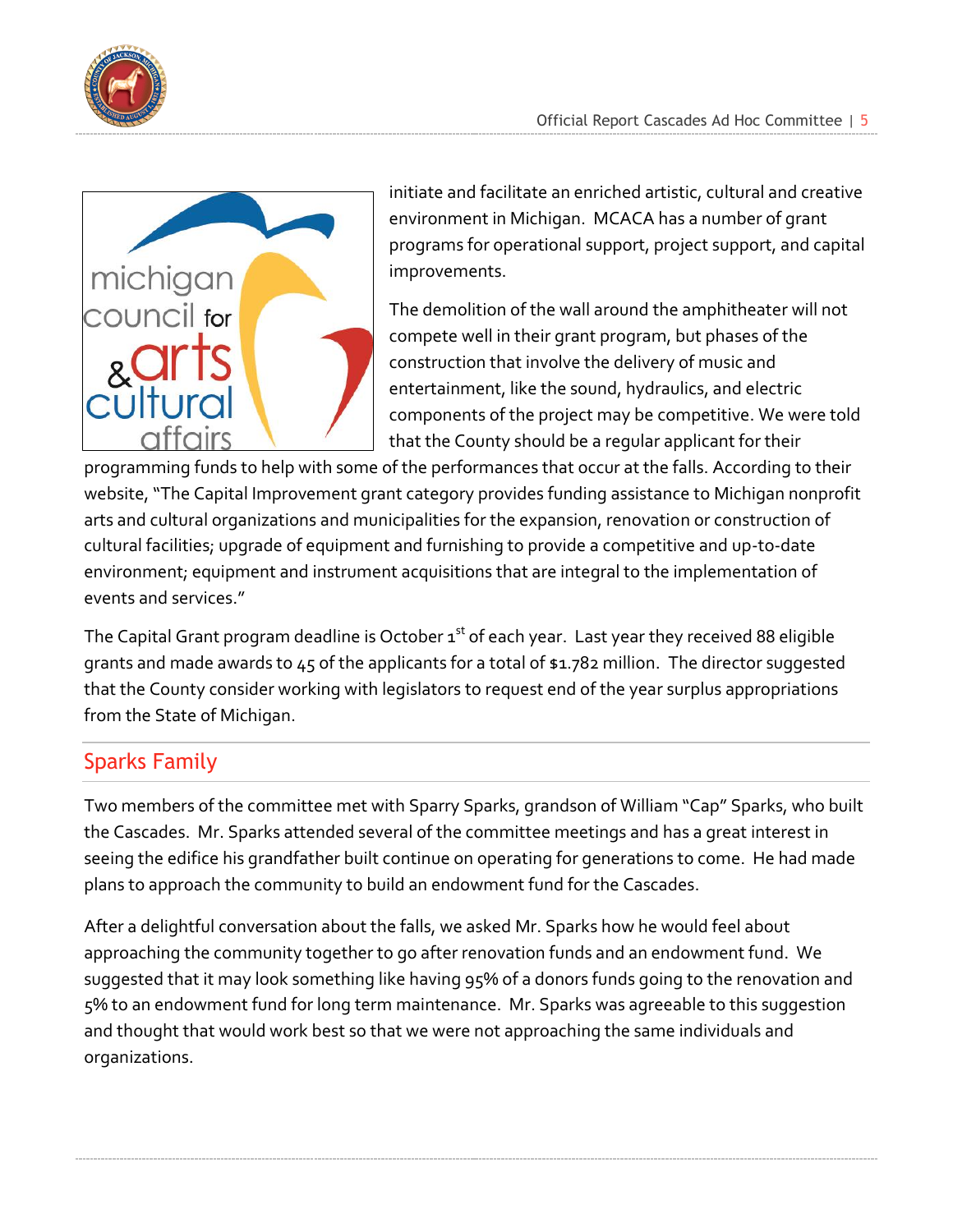

## <span id="page-5-0"></span>Campaign

Meeting with local foundations, legislators, state government, and the Sparks family helped the committee form a vision for how the campaign should be designed, what might be successful, and how to approach the community.

#### <span id="page-5-1"></span>**Possibilities**

As it currently stands, the Cascades is a marvelous centerpiece of an amazing community park. While the summer entertainment is only between the end of May and the beginning of September, the Cascades is the centerpiece of a park that is used nearly year round. With its winding trails, playgrounds, baseball diamonds, lagoons, and golf, the Cascades is the very centerpiece and focus of this park. The Cascades is nostalgic for many Jackson residents who attended the summer water and music shows, watched the fireworks over the top of the hill, watched a Civil War Muster battle on the backside, or sled down the hill with their kids or grandkids.

The Park is an economic engine from many different viewpoints. It brings visitors from neighboring counties, other communities, and other states who use local business establishments while they are in Jackson. As a local landmark it defines our community to many outsiders. A web search of Jackson Michigan images is sure to produce many pictures of the Cascades. With a little bit of an effort the Cascades could define this community to a greater extent, which may be preferable to the things that outsiders may perceive as defining this community.

**Figure 1 - Renovation Concept Figure 2 - Original Design Circa 1931**

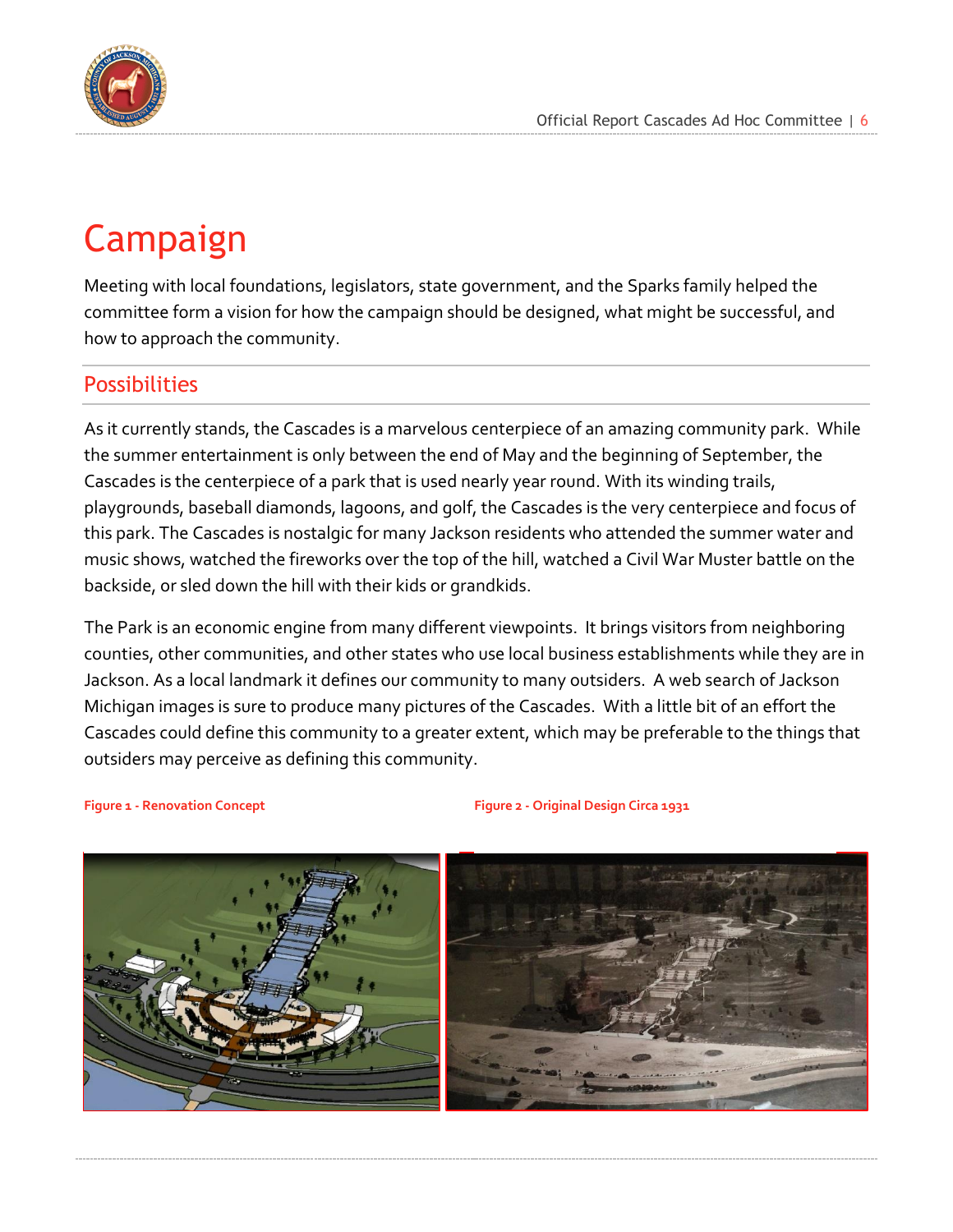

activity. The larger more open design is reminiscent of the original base of the falls as designed by Cap Sparks.

Currently, activity at the Cascades is mostly an evening entertainment, largely due to the physical constraints of the facility. With the new design it is possible that the facility can be opened up during the day. New splash pads at the base of the falls could be enjoyed by many children and families during the day. The open park concept creates opportunities for school field trips, and social gatherings.

The campaign for renovation of the Cascades should emphasize the expanded possibilities of the facility under the new design. The new design, which is actually a return to the original concept, opens up the possibilities for use such as weddings, graduations, social events, and water recreation. The new design incorporates scalable seating that is adaptable to the

**Figure 3 - Splash Pad Concept at Base of Falls**



With the new open concept the parks staff will need to look at security in a different way. Technology will play a big role in being able to monitor the grounds without adding staff to the park. The

committee and the community have voiced their disapproval of the fence and barbed wire surrounding the fountain. Something more decorative is desired, but will likely be less effective against vandals. Conspicuously mounted security cameras will deter many would be wrong doers.

#### <span id="page-6-0"></span>Funding Sources

Through the ad hoc committee meetings and meetings with other groups and individuals, the committee has identified the following funding sources in the box to the right. The

#### **Funding Sources**

School Penny Drive Public Citizen Donations Individual Donors Other Governmental Funding Private Donations through Local Institutions Service Clubs Foundations Non-Local Non-Governmental Institutions County General Fund County-Wide Millage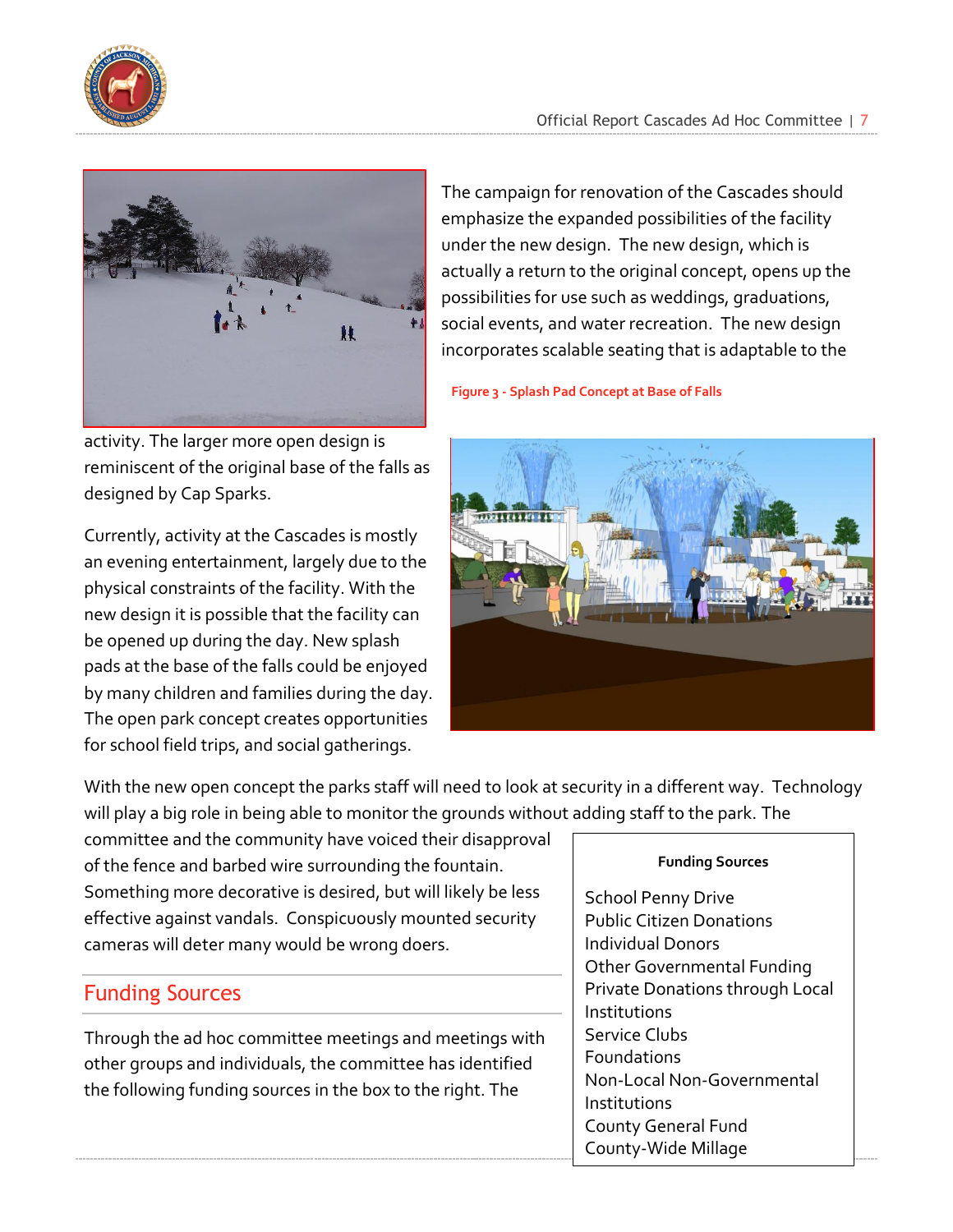

committee proposes a broad based fund raising effort that relies on public monies as a last resort.

#### **School Penny Drive**

Penny drives will not produce a significant funding source, but fund raisers who met with the committee recommended this as a first step for the purpose of informing the public about the



intentions to renovate the falls. Penny drives are frequently conducted in collaboration with schools. Each child is challenged to bring in loose change from homes. A flyer explaining the purpose and intent of the request is sent home with kids, parents send their change back to school with the kids, and it is collected. A penny drive makes families aware of the goal and helps to garner support from the public throughout the county.

#### **Public Citizen Donations**

There are many citizens in our community who are passionate about the Cascades. It is the belief of the committee that many individual citizens will voluntarily contribute to the effort. Specifically, the committee suggests that staff take advantage of any public event at the park to request voluntary contributions. At Cascade Wednesday family nights, weekend shows, and band shell concert events staff and partners should use the opportunity to request a donation from attendees.



Another suggestion for private citizen donations is to request a donation of \$1 per round at the Cascades Golf Course to be used toward the renovation. Follow up calls could then be made to donors who may be interested in donating larger amounts to the project.

#### **Individual Donors**

The committee believes there are many successful individuals with resources who have roots or ties to Jackson who may be willing to make substantial donations to the Cascades renovation.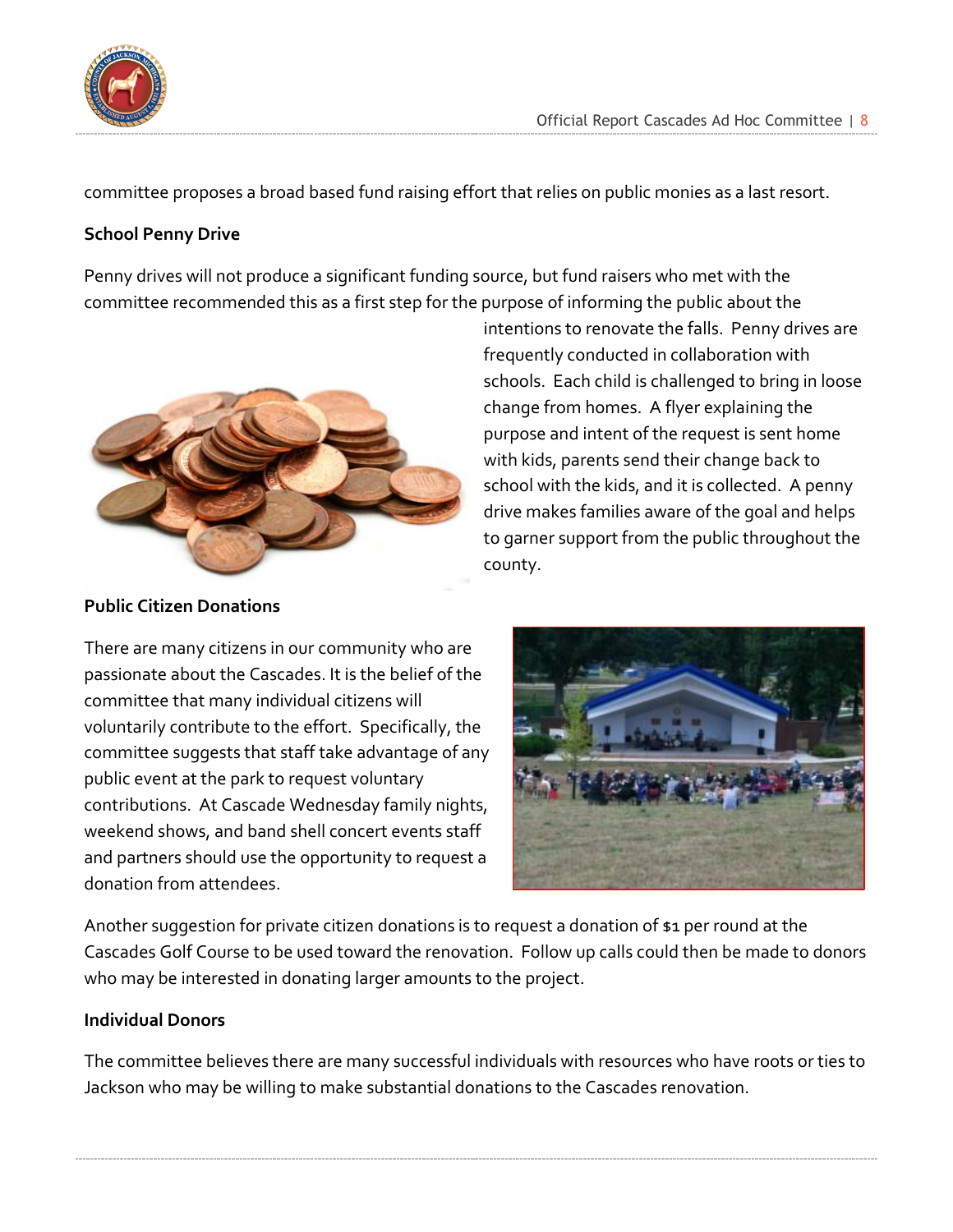

#### **Other Governmental Funding**

Through the committee's research, several other governmental funding possibilities are available such as the National Park Service Grant. This project may qualify for other federal funding sources.

The committee discussed the value of pursuing designation on the National Historic Registry. Several members of the committee worked together to investigate the ramifications of that decision. We found that this designation is required for some federal funding sources, but using federal money invokes additional costs that may increase the costs prohibitively. Some non-governmental organizations that fund projects like these, however, require the designation. In these cases the designation would be valuable, but without the additional stringent requirements.

#### **Private Donations from Local Institutions**

Local institutions should play a part in the Cascades renovation whether through a foundation arm or through direct giving. The committee believes that prominent and large businesses and institutions of higher learning within and outside Jackson can play a large role in funding the Cascades renovations.

#### **Service Clubs**

Participation in fund raising and direct contributions from service clubs is an important part of the Cascades funding strategy. The activities which occur at the park align closely with the mission of many service clubs within the area.

#### **Foundations**

The committee spoke with many local foundations who expressed a desire to be a part of the fund raising effort. We believe there is wide spread support at least at some level of the local foundation community for the Cascades project. We also believe there are foundations outside of Jackson whose missions align closely with the Cascades purpose and function.

#### **County General Fund & Carryover**

It is possible the County could award general fund dollars towards the Cascades project either through direct budget appropriations, or through end of the year surpluses. As the county has cut or held expenses for 6 consecutive years, the amount available at year end has been greatly reduced. It is reasonable to expect that some level of funding may be available at each year end to contribute to the project.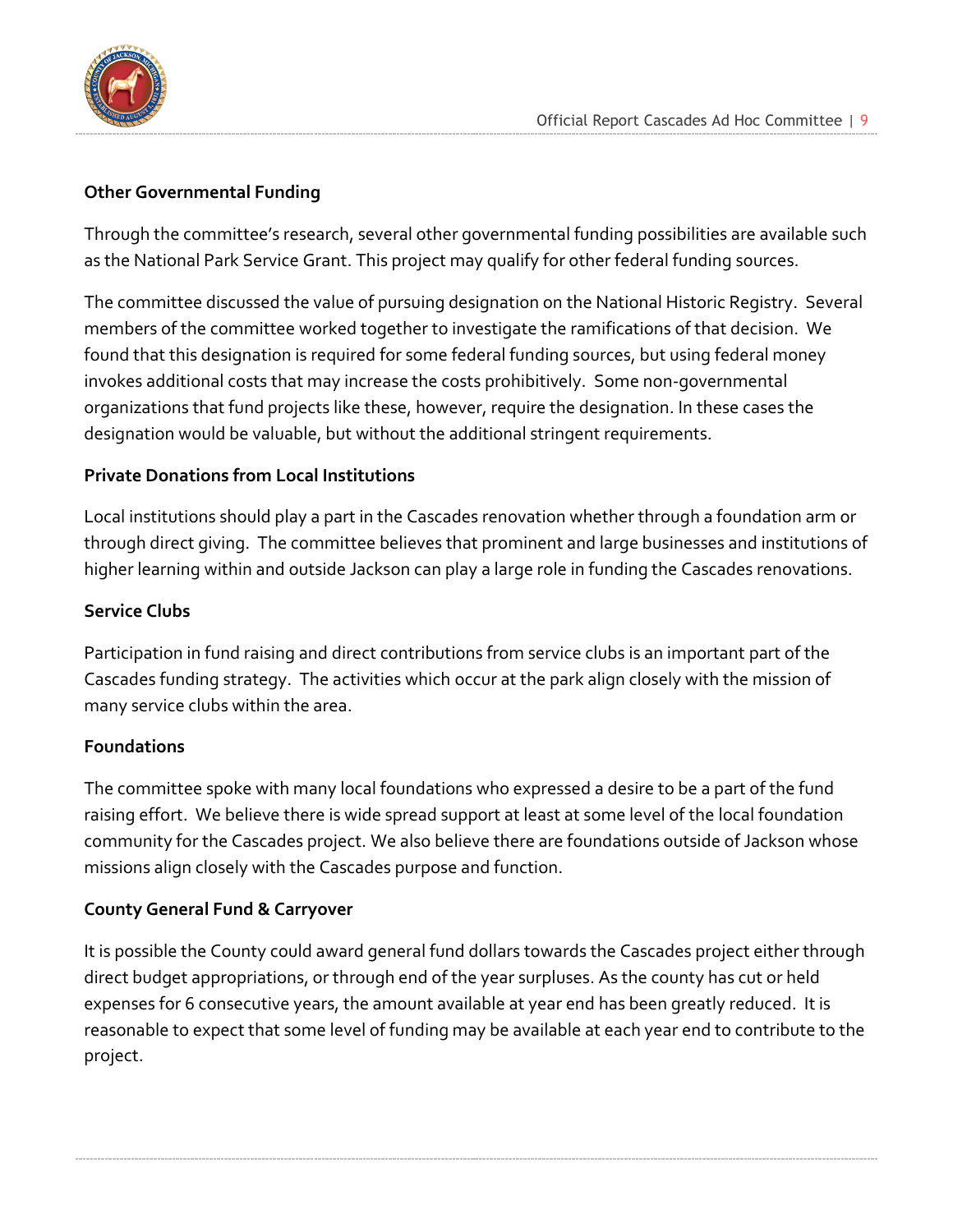

It is also possible the County may be able to absorb some level of debt service payment within its existing budget without an offsetting millage. Further analysis would be needed to determine what level of debt service the County could take on with its current financial obligations and priorities.

#### **Countywide Recreation Millage**

The ad hoc committee was very reticent to support a millage for the purpose of supporting the entire Cascades project. The general agreement of the ad hoc committee was that a millage should only be considered as a last resort to fill a remaining gap. If the county were to consider a millage, the best time to do so, would be upon the expiration of the jail millage in 2016-2017. For consideration, would be whether to do a recreation millage or a millage specifically for the Cascades.

#### <span id="page-9-0"></span>Recognition

One of the roles of the County Board of Commissioners working with the designers will be finding opportunities and ways to recognize those who contribute to the Cascades renovation project, whether that be through naming associated buildings, donor walls, pavers, or plaques. While recognition is not important to all donors, it is to some. There are many ways in which the new design can incorporate some recognition pieces without jeopardizing the credibility or name of the original designers and builders.



#### <span id="page-9-1"></span>Running the Campaign

A strong person or organization is needed to carry a campaign of this magnitude. The committee supported the idea that it needed to be the primary role and objective of either an individual or organization outside the existing county staff whose sole purpose was to pursue funding for the Cascades renovation. The committee did not attempt to set bounds on what that would like. It could be a hired individual, an experienced volunteer, a non-profit organization, or a hired consultant. This person or group should be experienced in fund raising. A familiarity with the community would be strongly desired.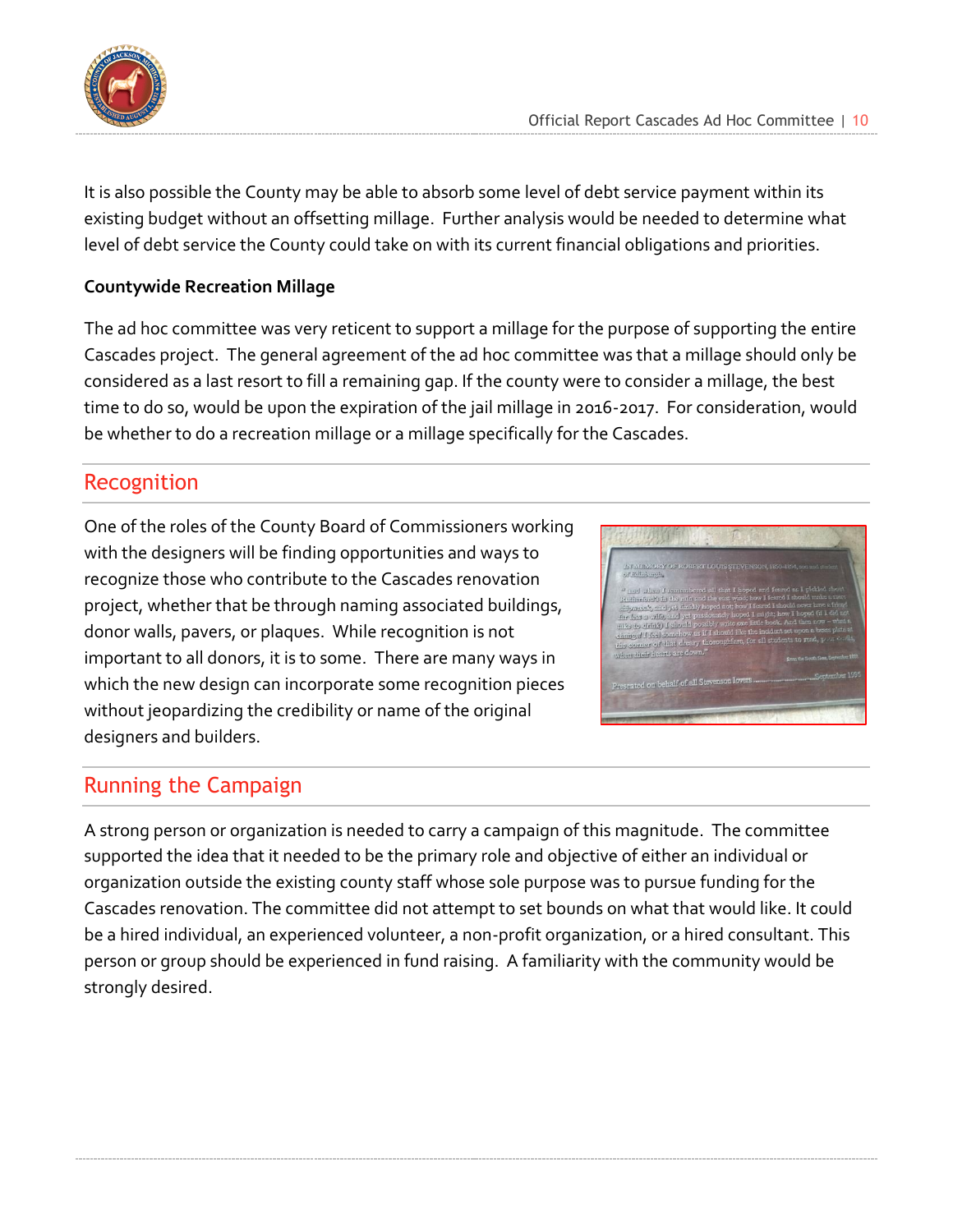

## <span id="page-10-0"></span>Funding Strategy

As one of our legislators remarked that it is important for someone to make a logical connection between why each of the potential funders should participate in this project and what level of funding makes the most sense in relationship to their connection with the park or the community. The ad hoc committee supported this idea, but did not believe it was within their scope to conduct this exercise. A facilitated stake holder exercise would be an effective means of accomplishing that task.

What the ad hoc committee did agree to, was that the funding needed to have a broad base of participation from all of the sources identified on page 7. There is a need and an opportunity for each one of those sources to participate in this project for the good of the community and their own organizations.

#### <span id="page-10-1"></span>The Approach – Immediate and Long-Term

As discussed earlier, the long-term maintenance of the Cascades must be addressed in conjunction with the funding of the renovation. It is the feeling of the committee that to do otherwise would be irresponsible of the County.

A combined effort with the Sparks family to obtain renovation funds while building the endowment fund for maintenance was the method supported by the committee to accomplish both goals. This would mean approaching donors with the Sparks family and helping the community and donors understand that they will be accomplishing both purposes in donating to this project.

## <span id="page-10-2"></span>Project Phasing

Project phasing was of considerable importance to the ad hoc committee. The Spicer Group, who prepared the preengineering on the renovation, was extraordinarily helpful in working with the committee on project phasing.

#### <span id="page-10-3"></span>Addressing Needs versus Gaining **Support**

Certainly the most pressing need of the

| Cascades                    |                                    |             |  |  |  |  |  |  |
|-----------------------------|------------------------------------|-------------|--|--|--|--|--|--|
| <b>Construction Phasing</b> |                                    |             |  |  |  |  |  |  |
| Phase                       | <b>Work Scope</b>                  | Estimate    |  |  |  |  |  |  |
| 1                           | Remove Wall                        | \$500,000   |  |  |  |  |  |  |
| $\mathcal{P}$               | Phase J Electrical and Mechanical  | \$1,790,000 |  |  |  |  |  |  |
| 3                           | Structural Improvements            | \$1,300,000 |  |  |  |  |  |  |
| 4                           | Phase II Electrical and Mechanical | \$2,490,000 |  |  |  |  |  |  |
| 5                           | Public Plaza                       | \$2,100,000 |  |  |  |  |  |  |
| 6                           | <b>New Buildings</b>               | \$1,350,000 |  |  |  |  |  |  |
|                             | Total                              | \$9,530,000 |  |  |  |  |  |  |

**Figure 4 Proposed Project Phasing**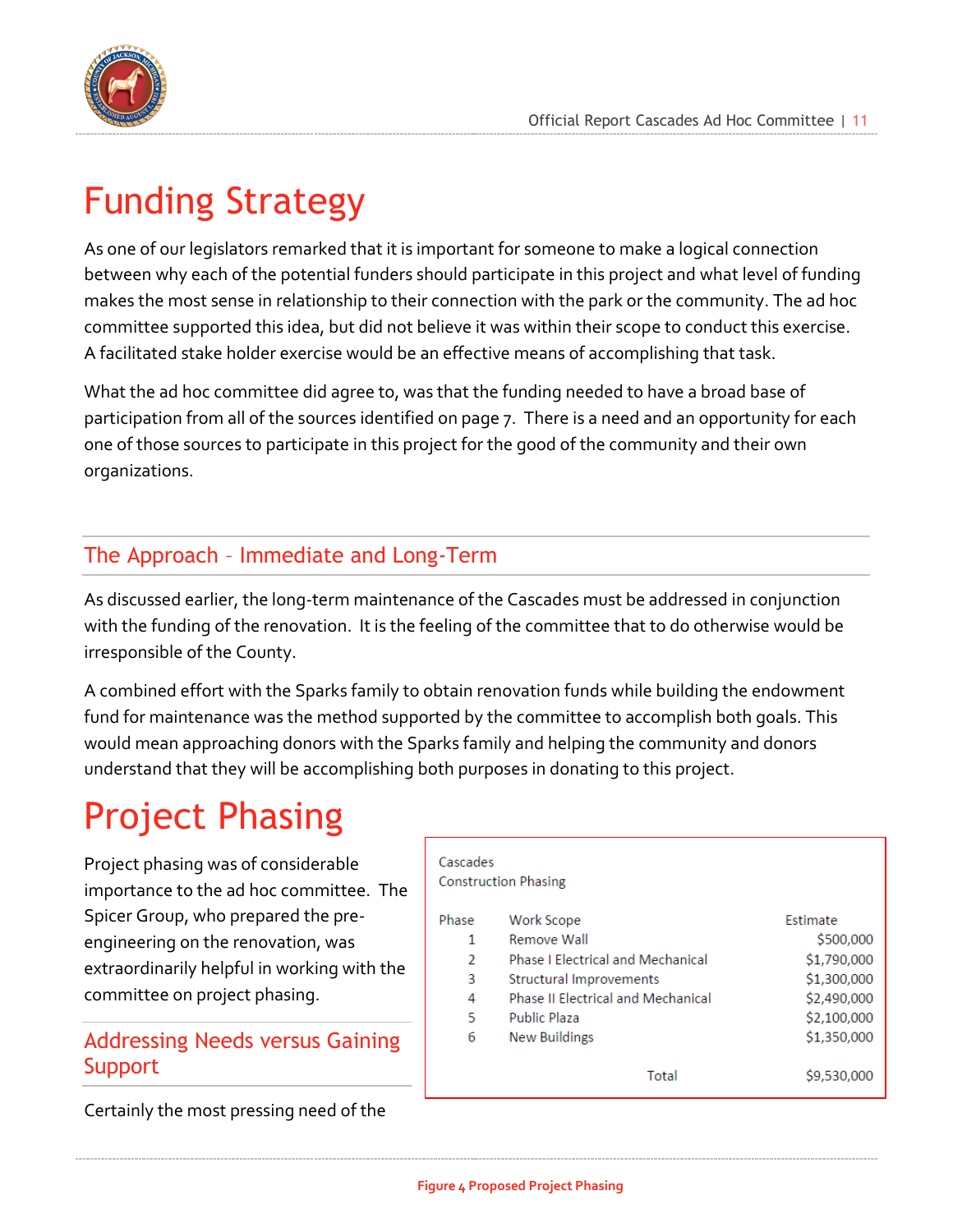falls is to complete renovations of the mechanical and electrical components that operate the falls. The existing assets are fully depreciated and are through ingenuity kept running from year to year. On the other hand, there was a belief on the ad hoc committee's part that a significant obstacle to more widespread support was the existence of the wall surrounding the amphitheater and it's inhibiting of the sight lines at Cascades. Overwhelmingly, the committee believes that taking down the wall will increase the buy-in and support for the entire renovation.

The foundation community repeatedly told us that the project was too big and needed to be broken up in to pieces. So with the recommendations from the foundation community and the desire to accelerate the demolition of the wall, the committee asked the Spicer Group to consider breaking up the project into phases and to consider the possibility of moving the demolition to the front of the project phasing. The risk of moving this to the front is that the mechanical and electrical components may not last until funding for that phase of the project is obtained and spent.

The Spicer Group reported back to the committee multiple times, but eventually came back with a recommendation and plan for breaking down the components of the project into six phases and to move the wall demolition to the front. Furthermore they broke down the cost projections to match the phasing proposal.

#### <span id="page-11-0"></span>Recommended Phasing

#### **Phase 1**

The ad hoc committee supported the Spicer Group's recommended phasing plan shown on the previous page to begin with the wall removal. This phase is estimated to cost approximately \$500,000. This would remove the fixed seating in the amphitheater, which would be replaced with grass sod. A decorative fencing would be installed of which some would be permanent and some would be temporary but reusable after the final phase to its permanent location.

This presents some challenges for programming, but they are not insurmountable. Some of the scalable seating may need to be moved up in the process to provide for handicap and seating for the elderly. Others could bring lawn chairs and blankets for programmatic seating.

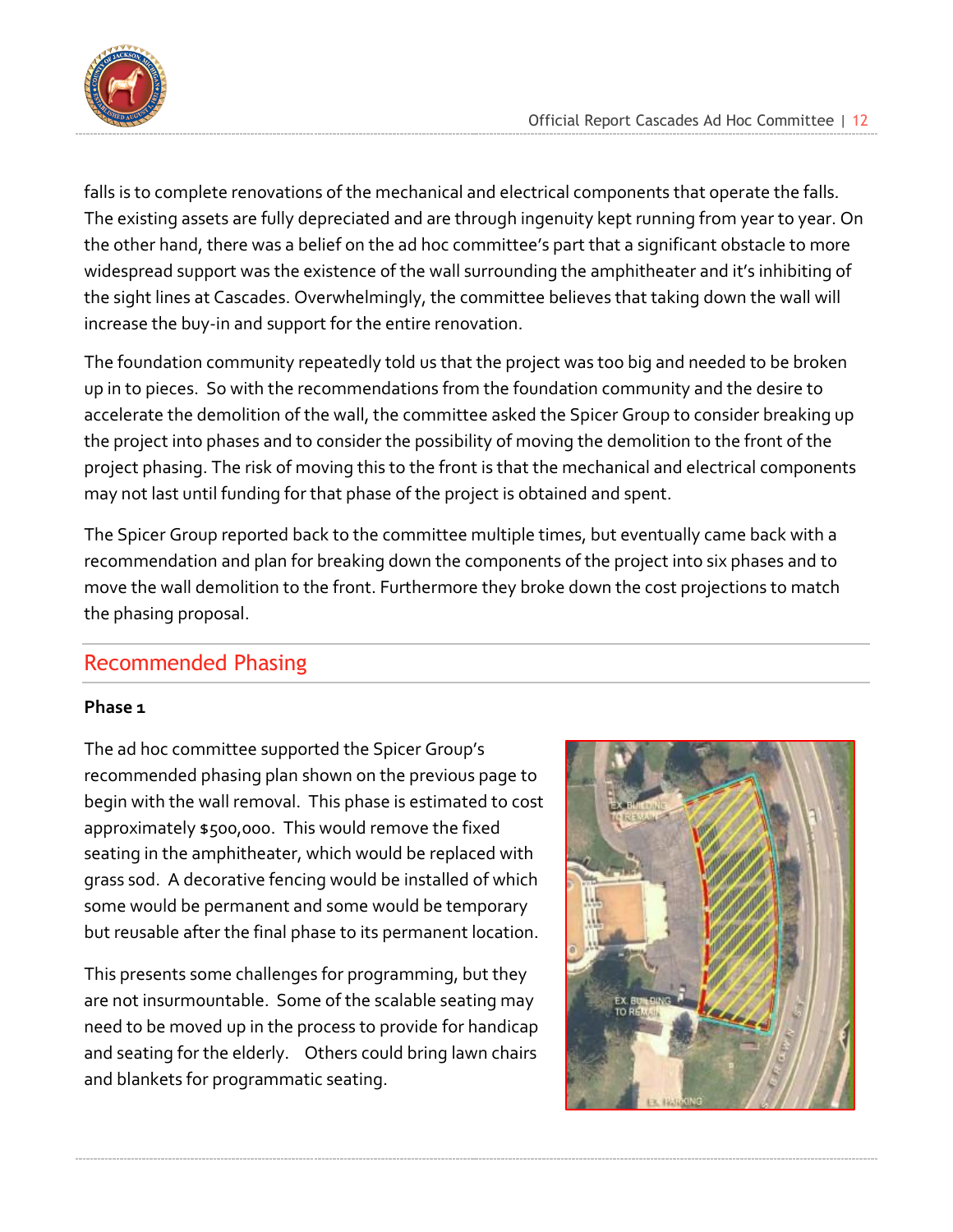

#### **Phase 2**

The second phase of the Cascades would be replacement of the essential mechanical and electrical components of the facility. For purposes of project phasing the engineers divided the mechanical and electrical components into the essential elements and the non-essential elements. To understand it better, the essential elements are mostly the things the public does not see, such as the hydraulics and electrical chases. The non-essential elements do not threaten the functioning of the facility on a long term basis. They include the fountain heads, lights, and other accessories on the top of the facility.

#### **Phases 3-6**

Phases three through six would occur in the order prescribed above. The structural elements in Phase 3 include the cement walls, walkways, balustrades, and pools that need replacing. The non-essential mechanical and electrical components would be done in Phase 4 followed by the plaza replacement and the new buildings surrounding the plaza.

#### <span id="page-12-0"></span>Phasing Changes

The order is very logical in its planning; however funding opportunities may have an impact on the order of completion. If donors wanted to specifically fund one phase of the project over another, the County should consider proceeding where funds are available.

#### <span id="page-12-1"></span>Engineering

The ad hoc committee recommends fronting the engineering. In the phase breakdown on page 11, engineering costs are spread across the phases. The committee believes it would be most valuable to conduct all of the engineering at once. Final design costs alone would range between \$450,000 and \$800,000.

## <span id="page-12-2"></span>Timing

The engineer's advised the ad hoc committee that all construction could occur between programming seasons so as not to disrupt the use and revenues from the Cascades. Careful timing of the engineering, fund raising, and work phases will be required to insure efficient delivery.

Respectfully submitted to the Jackson County Board of Commissioners by the Cascades Ad Hoc Committee.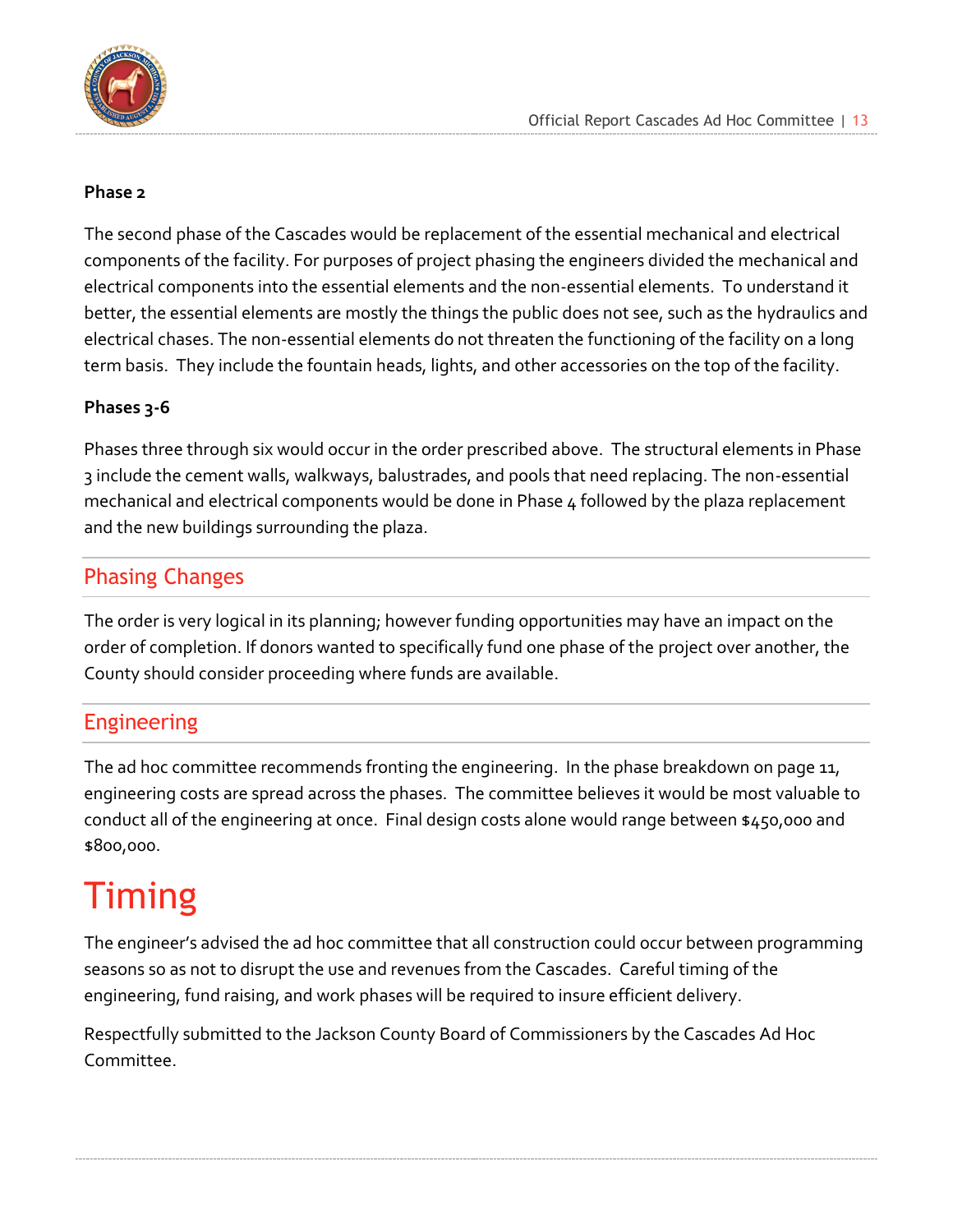

# <span id="page-13-0"></span>**Appendix**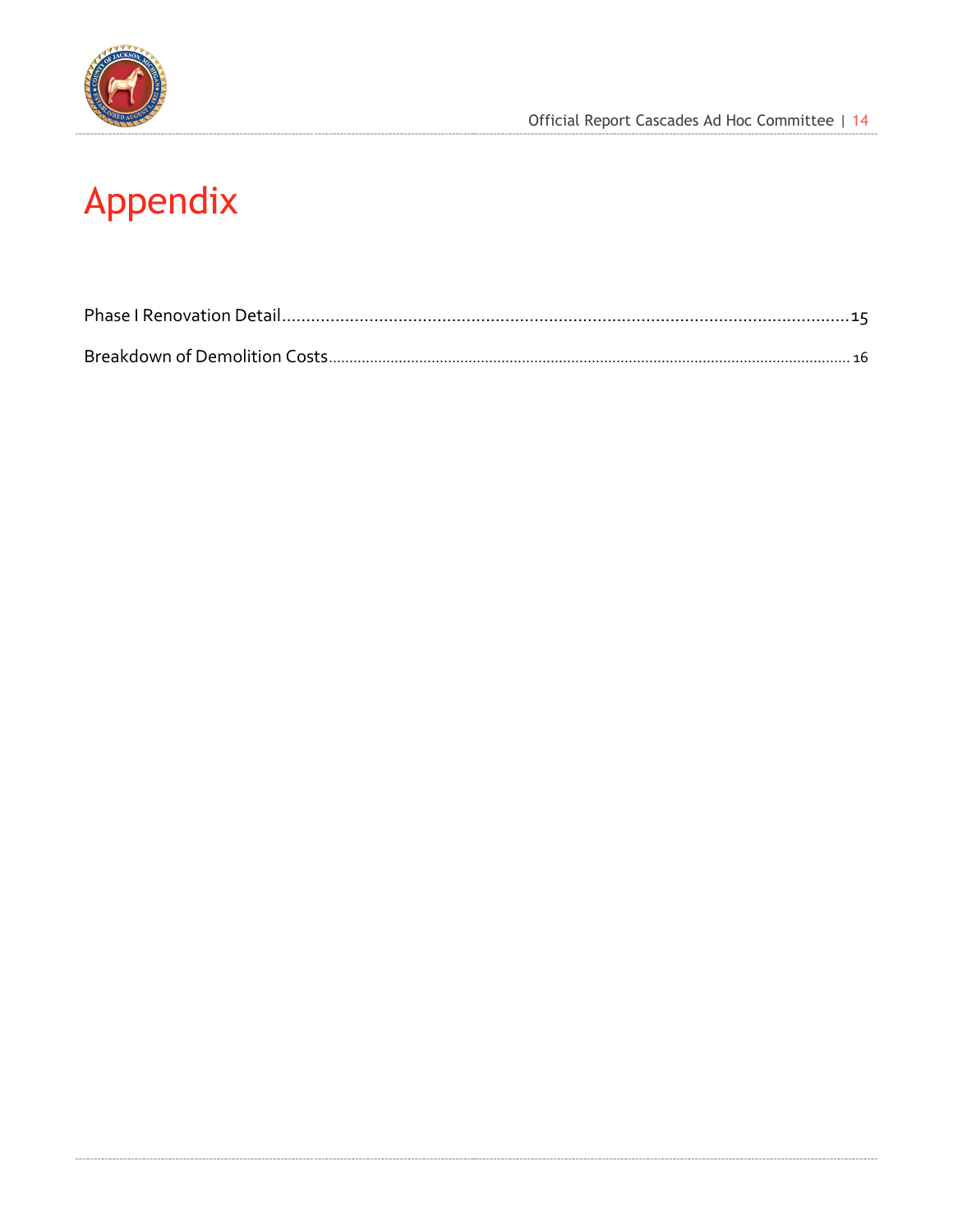